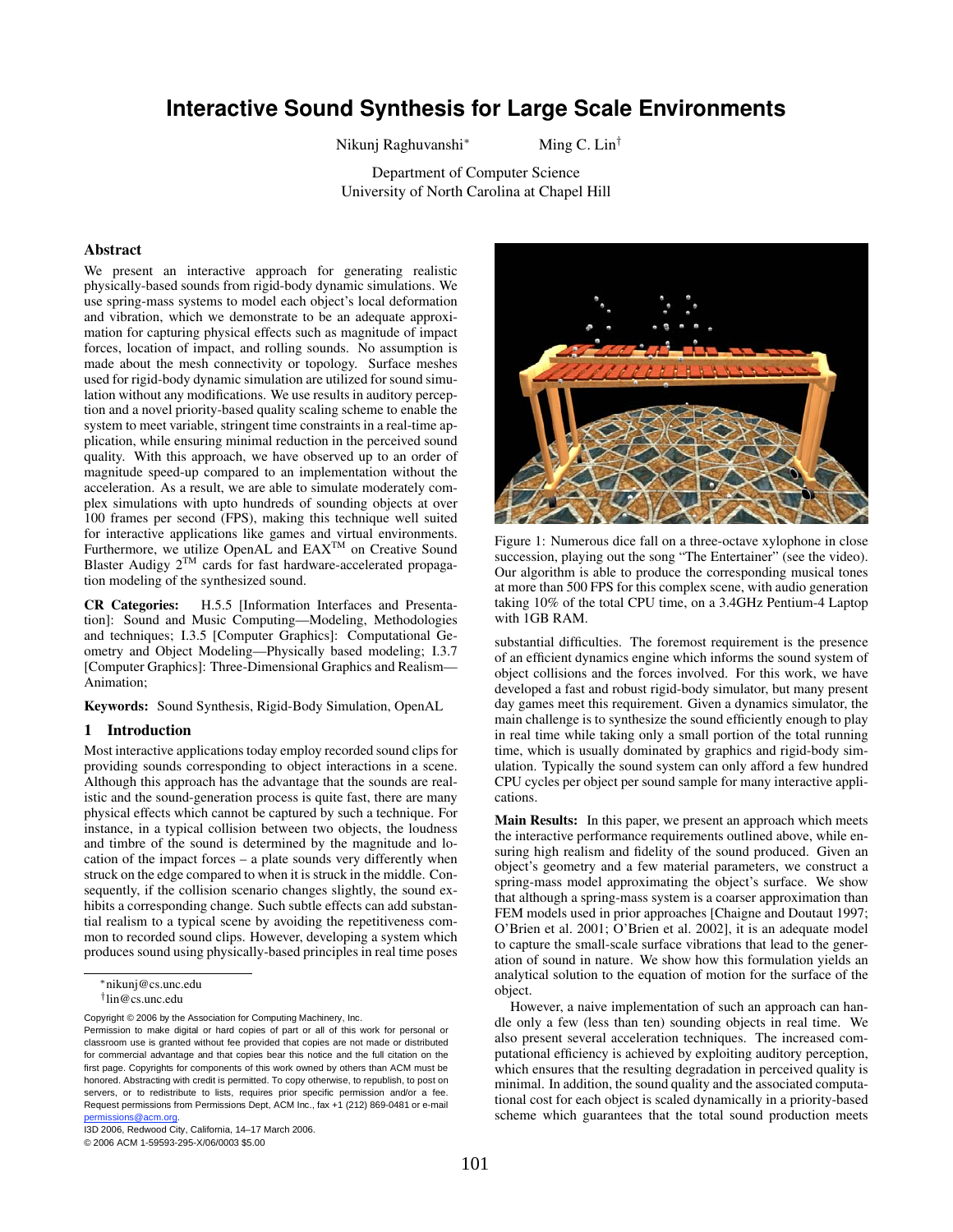stringent time constraints, while preserving the overall aural experience. Our approach has the following characteristics:

- It is based on a discretized physically-based representation that offers simplicity of formulation and ease of implementation;
- It makes no assumptions about the input mesh topology surface meshes used for physics can be used directly for sound synthesis;
- It is capable of yielding both impact and rolling sounds naturally, without any special-case treatment;
- It enables rich environments consisting of numerous sounding objects, with insignificant difference in the overall audio quality.

We also use OpenAL and  $EAX^{TM}$  to provide hardwareaccelerated propagation modeling of the synthesized sounds on Creative Sound Blaster Audigy  $2^{TM}$  audio cards which easily produce spatial and environmental sound effects such as distance attenuation and room acoustics. To the best of our knowledge, with the possible exception of methods that rely on physical measurements, no prior work has been demonstrated to handle complex scenarios (e.g. see Figs. 1 and 7) in real time.

Organization: The rest of the paper is organized as follows. We review related work in Section 2. We present the mathematical formulation developed to model the surface vibrations for sound synthesis in Section 3 and describe various acceleration techniques to enable real-time sound generation for a large-scale environment consisting of hundreds of sounding objects in Section 4. In Section 5, we discuss implementation issues and demonstrate the results of our system on complex scenes. Finally, we conclude with possible future research directions.

# 2 Previous Work

The concept of modeling the surface vibrations of objects using discretized physical models in real time was first proposed by Florens and Cadoz [1991], who used a system of masses and damped springs to model 3D shapes and developed the CORDIS-ANIMA system for physically-based sound synthesis. More recently, numerical integration with a finite element approach was proposed as a more accurate technique for modeling vibrations [Chaigne and Doutaut 1997; O'Brien et al. 2001]. These methods had the advantage that the simulation parameters corresponded directly to physically measurable quantities and the results were more accurate. The main drawback was the complexity of formulation and implementation and the low speed of the resulting simulation.

To remedy the performance issue of the above methods, van den Doel and Pai suggested [1996; 1998] using the analytically computed vibrational modes of an object, instead of numerical integration, leading to considerable speedups and enabling real-time sound synthesis. But, since the PDEs governing the vibration of arbitrary shapes are very complicated, the proposed system could only handle simple systems, such as plates, for which the analytical solutions were known. To handle more complex systems which do not admit direct analytical solution, two approaches have been proposed in literature. The first approach, [van den Doel et al. 2001] uses physical measurements on a given shape to determine its vibration modes and their dependence on the point of impact. Later, these modes may be appropriately mixed in a real-time application to generate realistic synthetic sounds. But, arbitrary 3D models have to be physically procured, in order to find their aural properties. In [2002], O'Brien et al. address this problem and propose a method for handling arbitrarily-shaped objects by discretizing them into tetrahedral volume elements. They show that the corresponding finite element equations can be solved analytically after suitable approximations. Consequently, they are able to model arbitrarily shaped objects and simulate realistic sounds for a few objects at interactive rates.

Our work shares some common themes with [O'Brien et al. 2002]. However, we propose a simpler system of point-masses and damped springs for modeling the surface vibrations of the object and it also submits to an analytical solution in a similar fashion, while offering much greater simplicity of formulation and ease of implementation. Furthermore, the complexity of scenes demonstrated in [O'Brien et al. 2002] is low, containing less than 10 sounding objects and the interactions captured are mainly due to impacts. As we will demonstrate in Section 5, our method extends to handling hundreds of objects in real time and is also capable of producing realistic *rolling* sounds in addition to impact sounds.

Often, immersive environments are both visually and aurally complex. The problem of scheduling multiple objects for sound synthesis was first addressed in [Fouad et al. 1997]. They exploited a model of imprecise computation proposed previously in [Chung et al. 1987], and proposed a system in which the objects are iteratively assigned time quotas depending on the availability of resources and priorities of the objects. As described in Section 4, our approach to prioritization and time-quota assignment exploits properties specific to our sound-generation technique, and thus achieves better results using a much simpler scheme. Recently, van den Doel et al. [2004] proposed techniques to synthesize sounds in real time for scenes with a few sounding rigid bodies and numerous particles, by exploiting frequency masking. At runtime, they find emitted frequencies which are masked out by other neighboring frequencies with higher amplitude and do not mix the masked frequencies. We use a different perceptual observation presented in [Sek and Moore 1995], which report that humans are incapable of distinguishing frequencies that are very close to each other. As we will discuss in Section 4, this can be used to prune out frequencies from an object's frequency spectrum as a *pre-processing* step. Our technique leads to better performance and much lesser memory consumption at runtime while ensuring minimal loss in auditory quality.

# 3 Methodology

Sound is produced by surface vibrations of an elastic object under an external impulse. These vibrations disturb the surrounding medium to result in a pressure wave which travels outwards from the object. If the frequency of this pressure wave is within the range 20 to 22000 Hz, it is sensed by the ear to give us the subjective perception of sound. The most accurate method for modeling these surface vibrations is to directly apply classical mechanics to the problem, while treating the object as a continuous (as opposed to discrete) entity. This results in PDEs for which analytical solutions are not known for arbitrary shapes. Thus, the only avenue left is to make suitable discrete approximations of the problem to reduce the PDEs to ODEs, which are more amenable to analysis. In this section, we show how a spring-mass system corresponding to a physical object may be constructed to model its surface deformation and how it may be analyzed to extract the object's modes of vibration. For ease of illustration, we assume a homogeneous object; inhomogeneous objects may be handled by a simple extension of the approach presented here. Further, we assume that the input object is in the form of a thin shell and is hollow inside. This assumption is motivated by practical concerns since most of the geometry today is modeled for rendering and is invariably only a surface representation with no guarantees on surface connectivity. If a volumetric model is available, the approach outlined in this paper applies with minor modifications. Figure 2 gives an overview of our approach.

#### 3.1 Input Processing

Given an input mesh consisting of vertices and edges, we construct an equivalent spring-mass system by replacing the mesh vertices with point masses and the edges with damped springs. We now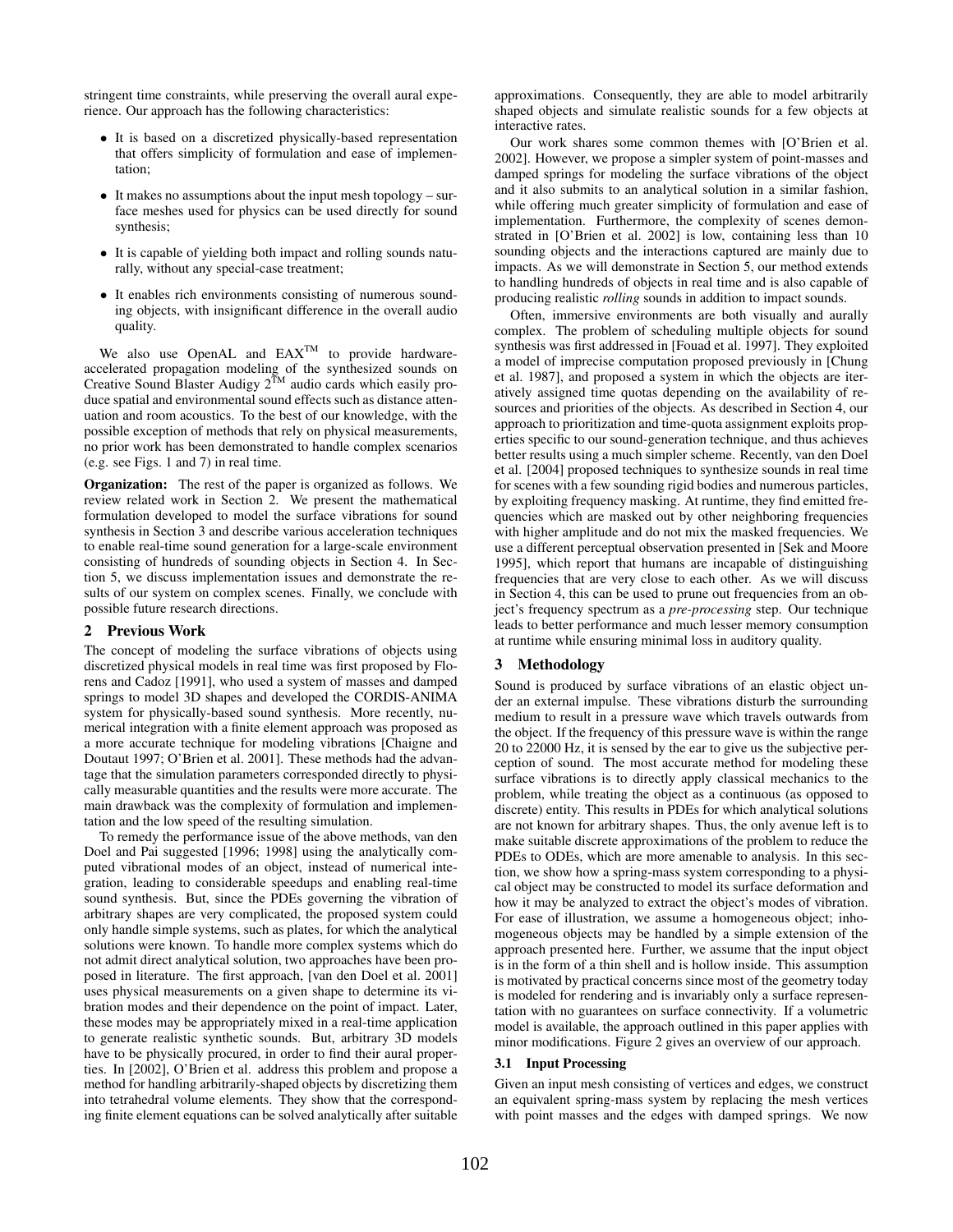

Figure 2: This diagram gives an overview of our approach. In the pre-processing step, each input surface mesh is converted to a spring-mass system by replacing the mesh vertices with point masses and the edges with springs, and the force matrices are diagonalized to yield its characteristic mode frequencies and damping parameters. At runtime, the rigid-body simulator reports the force impulses  $f_i$  on a collision event. These are transformed into the mode gains,  $g_i$  with which the corresponding modes are excited. These yield damped sinusoids which are suitably combined to yield the output sound signal.

discuss how to assign the spring constants and masses based on the material properties of the object so that the discrete system closely approximates the physical object. The spring constant, k and the particle masses,  $m_i$  are given by:

$$
k = Yt
$$
  
\n
$$
m_i = pta_i
$$
 (1)

where  $Y$  is the Young's Modulus of elasticity for the material,  $t$  is the thickness of the object surface,  $\rho$  is the material density and  $a_i$  is the area "covered" by a particle, which is calculated by dividing the area of each mesh face equally amongst all its constituent vertices and summing all the face contributions for the vertex corresponding to the mass in consideration. Note that we did not discuss fixing the spring damping parameters above, which we will return to shortly.

#### 3.2 Deformation Modeling

Once the particle system has been constructed as above, we need to solve its equation of motion in order to generate the corresponding sound. Unfortunately, the resulting system of equations is still mathematically complex because the interaction forces between the masses are non-linear in their positions. However, by making the reasonable assumption that the deformation is small and linearizing about the rest positions, this problem can be cast in the form of a coupled linear system of ODEs:

$$
M\frac{d^2r}{dt^2} + (\gamma M + \eta K)\frac{dr}{dt} + Kr = f \tag{2}
$$

where M is the mass matrix, K is the elastic force matrix,  $\gamma$  and  $\eta$  are the fluid and viscoelastic damping constants for the material respectively. The matrix  $M$  is diagonal with entries on the diagonal corresponding to the particle masses,  $m<sub>i</sub>$ . The elastic force matrix  $K$  is real symmetric, with entries relating two particles if and only if they are connected by a spring. The variable  $r$  is the displacement vector of the particles with respect to their rest position and  $f$  is the force vector. Intuitively, the terms in the above equation correspond to inertia, damping, elasticity and external force respectively. The specific form of damping used above, which expresses the overall damping matrix as a linear combination of K and M is known as Raleigh damping and works well in practice. For a system with  $N$  particles in three dimensional space, the dimensions of all the matrices above is  $3N \times 3N$ .

This formulation of the problem is well known and is similar to the one presented in [O'Brien et al. 2002]. The main difference in our approach is that the force and inertia matrices are assembled from a spring-mass system which makes the formulation much simpler. The solution to Equation (2) can be obtained by diagonalizing  $K$  so that:

$$
K = G D G^{-1} \tag{3}
$$

where  $G$  is a real matrix consisting of the eigenvectors of  $K$  and  $D$ is a diagonal matrix containing the eigenvalues. For reasons we will explain later, we will henceforth call  $G$  the "gain matrix". Plugging the above expression for  $K$  into Equation (2) and multiplying by  $G^{-1}$  throughout, we obtain:

$$
G^{-1}M\frac{d^2r}{dt^2} + (\gamma G^{-1}M + \eta DG^{-1})\frac{dr}{dt} + DG^{-1}r = f \quad (4)
$$

Observing that since M is diagonal,  $G^{-1}M = MG^{-1}$  and defining  $z = \overline{G}^{-1}r$  equation(4) may be expressed as:

$$
M\frac{d^2z}{dt^2} + (\gamma M + \eta D)\frac{dz}{dt} + Dz = G^{-1}f
$$
 (5)

Since both  $M$  and  $D$  in the above equation are diagonal, Equation (2) has been decoupled into a set of unrelated differential equations in the variables  $z_i$ , which correspond to individual modes of vibration of the object. The equation for each mode is the standard equation of a damped oscillator and has the following solution for the *i*'th mode:

$$
z_i(t) = c_i e^{\omega_i^+ t} + \overline{c_i} e^{\omega_i^- t}
$$
  

$$
\omega_i^{\pm} = \frac{-(\gamma \lambda_i + \eta) \pm \sqrt{(\gamma \lambda_i + \eta)^2 - 4\lambda_i}}{2}
$$
 (6)

where the constant  $c_i$ , called the gain for the mode, is found by considering the impulses applied as we will discuss shortly. We use  $\overline{c_i}$  to denote the complex conjugate of  $c_i$ . The constant  $\lambda_i$  is the *i*'th eigenvalue in the diagonal matrix, D. The real part of  $\omega_i^{\pm}$  gives the damping coefficient for the mode, while the imaginary part, if any, gives the angular frequency of the mode.

#### 3.3 Handling Impulsive Forces

Once an input mesh has been processed as above and the corresponding modes extracted as outlined in Equations (2)-(6), we have all the information needed regarding the aural properties of the object. The sound produced by an object is governed by the magnitude and location of impulsive force on its surface. We model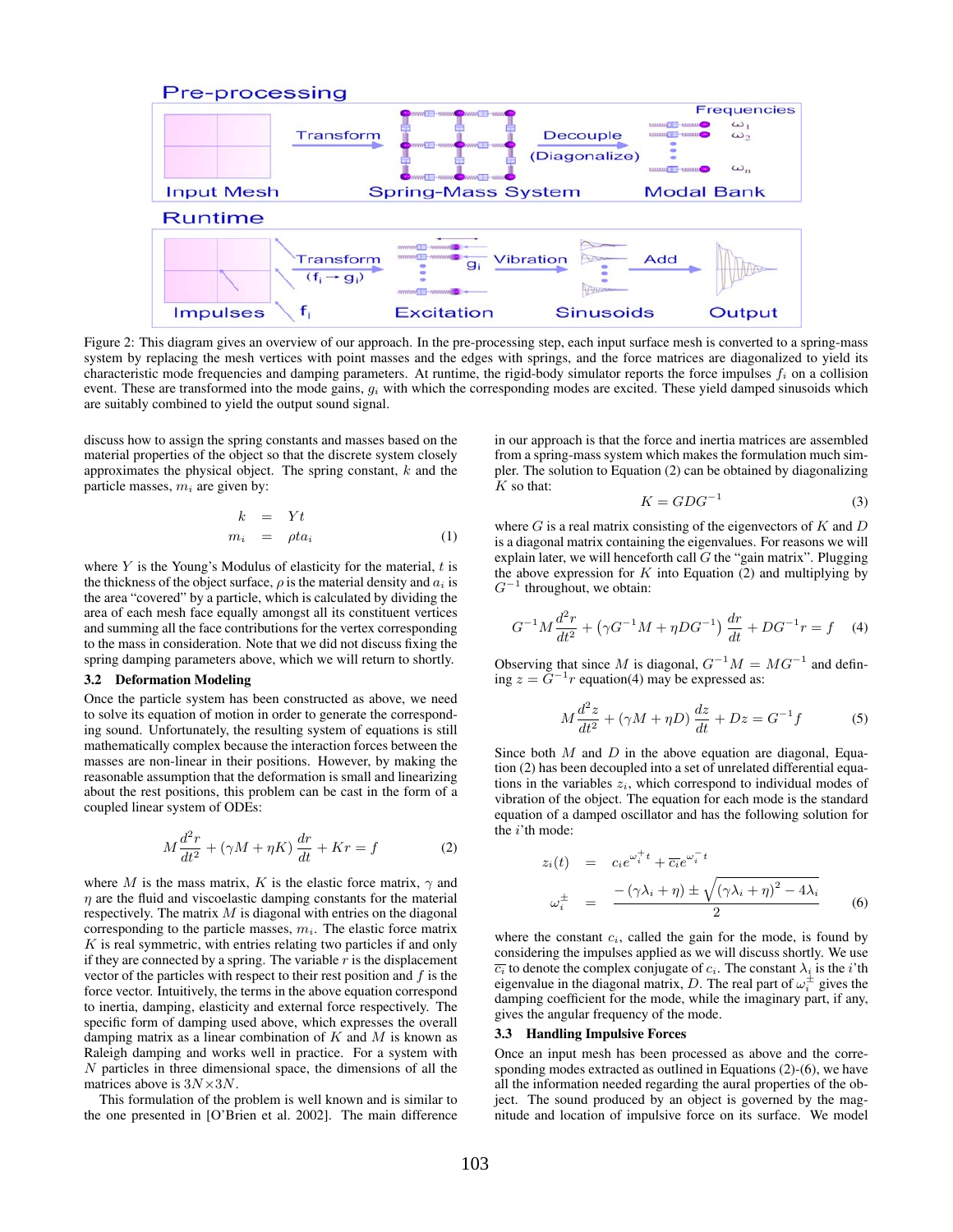short-duration impulsive contacts by dirac-delta functions. Given an impulse vector  $f$  containing the impulses applied to each vertex of an object, we compute the transformed impulse,  $g = G^{-1}f$  in order to evaluate the right-hand side of Equation (5). Once this is done, the equation for the  $i$ <sup>th</sup> mode is given by:

$$
m_i \frac{d^2 z_i}{dt^2} + (\gamma m_i + \eta \lambda_i) \frac{dz_i}{dt} + \lambda_i z_i = g_i \delta(t - t_0)
$$
 (7)

where  $t_0$  is the time of collision and  $\delta()$  is the dirac delta function. Integrating the above equation from a time just before  $t_0$  to a time just after  $t_0$  and noting that  $\int_{t_0}^{t_0^+} \delta(t - t_0) dt = 1$ , we obtain:

$$
m_i \Delta \left(\frac{dz_i}{dt}\right) + \left(\gamma m_i + \eta \lambda_i\right) \Delta z_i + z_i \Delta t = g_i \tag{8}
$$

Assuming that  $\Delta t$  is very small, and using the fact that the deformation is small compared to the change in velocities, we can neglect the last two terms on the left-hand side to obtain:

$$
\Delta \left( \frac{dz_i}{dt} \right) = \frac{g_i}{m_i} \tag{9}
$$

The above gives a very simple rule which relates the change in the time derivative of the mode to the transformed impulse. Referring to Equation (6) and requiring that  $z_i$  should stay the same just before and after the collision while  $\frac{dz_i}{dt}$  should increase as in Equation (9), the update rule for the mode gain  $c_i$  can be shown to be:

$$
c_i \leftarrow c_i + \frac{g_i}{m_i \left(\omega_i^+ - \omega_i^-\right) e^{\omega_i^+ t_0}} \tag{10}
$$

Initially,  $c_i$  is set to 0 for all modes.

# 4 Real-time Sound Synthesis

In this section, we describe how the mathematical formulation presented in the previous section is utilized to efficiently generate sound in real time. First, we describe a naive implementation and then discuss techniques to increase its efficiency.

Assume that there exists a rigid-body simulator which can handle all the dynamics. During a collision event, the sound system is informed of the object that undergoes the impact and the magnitude and location of impact. This impact is processed as described in Section 3.3 to result in the gains for the different modes of vibration of the object, where the gain for the i'th mode being  $c_i$ . The equation for a mode from the time of collision onwards is given by (6). The amplitude contribution of a mode at any moment is proportional<sup>1</sup> to its *velocity* (and not position). This is because the pressure contribution of a particle is determined by its velocity and the mode velocities are linearly related to the physical velocities of the particles. The mode velocity is found by taking a differential of Equation (6) with respect to time:

$$
v_i = \frac{dz_i}{dt} = c_i \omega_i^+ e^{\omega_i^+ t} + \overline{c_i} \omega_i^- e^{\omega_i^- t} \tag{11}
$$

For generating each audio sample, we need to evaluate the above equation for all vibration modes of the object, which is quite inefficient. As mentioned in [O'Brien et al. 2002], the simple observation that  $e^{i\omega(t+\Delta t)} = e^{i\omega t}e^{i\omega\Delta t}$  offers some gain in performance since generating a new audio sample just requires a single complex multiply with the previous value. However, the efficiency is still not sufficient to handle a large number of objects in real time. We



Figure 3: This plot shows frequency discrimination in humans as a function of the center frequency. Note that the human capacity to discriminate between frequencies degrades considerably for frequencies in the range 2-22 KHz, which forms a bulk of the human audible range. We use this fact to guarantee that no more than 1000 modes need to be mixed for any object in the worst case, *irrespective* of its geometric complexity. In most cases the actual number is much smaller, in the range of a few hundreds. The red curve shows the piecewise linear approximation of this curve that we use.

may estimate the running time of the system as follows: A simple spring-mass system with  $N$  particles has  $3N$  modes, and the above operation needs to be repeated for each mode for each audio sample. Assuming a sampling rate of 44100 Hz, the number of floating-point operations (FLOPS) needed for this calculation for generating audio samples worth  $t$  seconds is:

$$
T = 3N \times 4 \times 44100t FLOPS. \tag{12}
$$

Considering that the typical value of  $N$  is about 5000 or higher, producing sound worth 1 second would take 2646 MFLOPS. Since today's fastest processors operate at a few thousand MFLOPS [Dongarra 2005], the above processing would take about a second. Given that this estimated amount of time is for just one object and a typical scene may contain many such objects, such an approach is clearly not fast enough for interactive applications. Furthermore, for many real-time environments such as games and virtual environments, only a very small fraction of the actual time can be allocated for sound production. Thus, in the rest of this section, we will discuss techniques to increase the efficiency of the proposed base system to enhance its capability in handling scenarios with a large number of sounding objects at interactive rates.

From Equation (12), it is clear that the running time is proportional to the number of modes being mixed and the number of objects. Next, we present acceleration techniques for sound simulation by reducing the number of modes per object: "Mode Compression" and "Mode Truncation", and by scaling the audio quality of different objects dynamically with little degradation in perceived sound quality.

# 4.1 Mode Compression

Humans have a limited range of frequency perception, ranging from 20 to 22000 Hz. It immediately follows that modes with frequencies lying outside this range can be clipped out and need not be mixed. However, there is another important fact which can lead to large reductions in the number of modes to be mixed. A perceptual study described in [Sek and Moore 1995] shows that humans have a limited capacity to discriminate between nearby frequen-

<sup>&</sup>lt;sup>1</sup>The constant of proportionality is determined based on the geometry of the object and takes the fact into account that vibrations in the direction of the surface normal contribute more to the resulting pressure wave than vibrations perpendicular to the normal. We do not describe it in detail here as it is not critical to the approach being presented.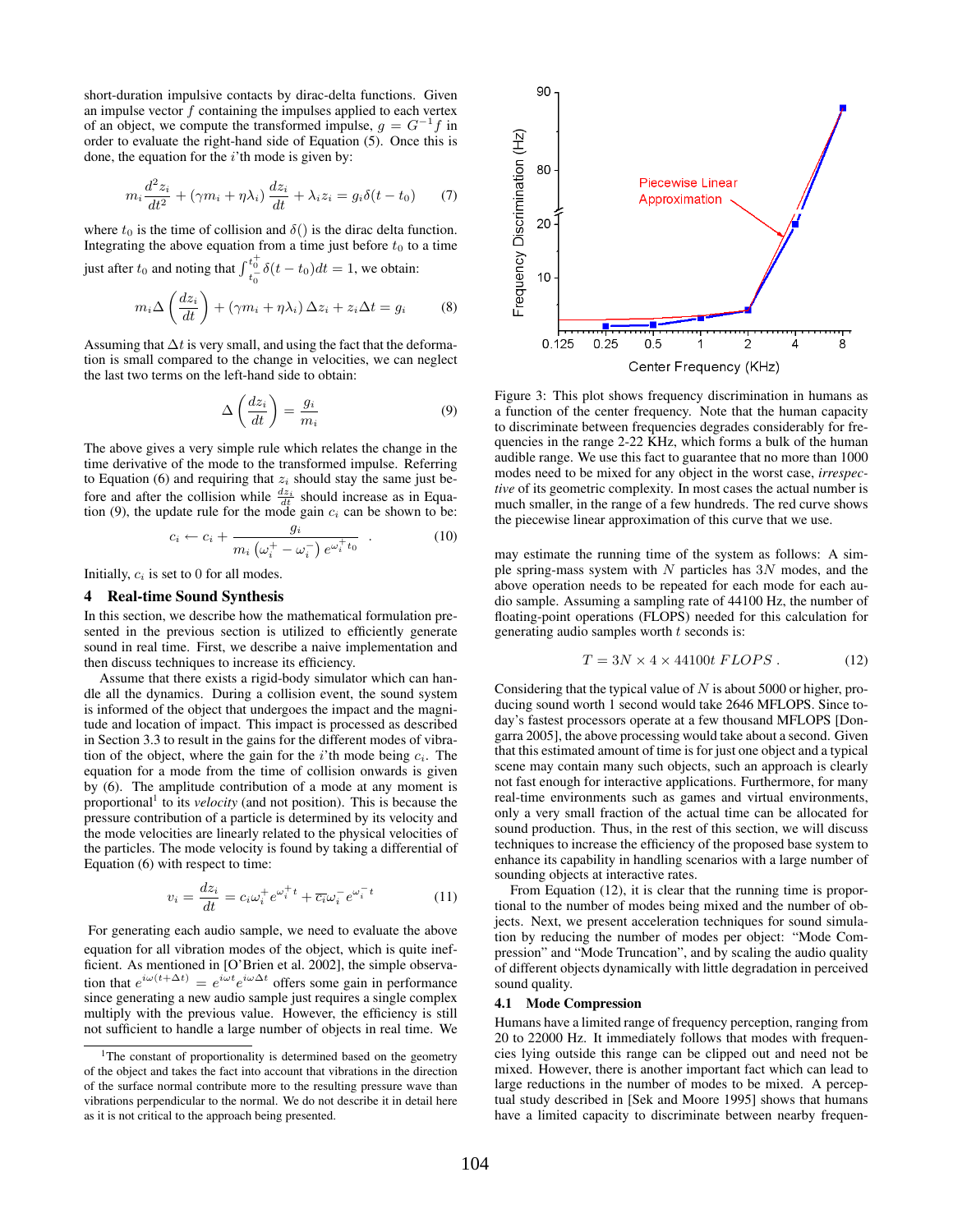cies. Note that this is different from frequency masking [Zwicker and Fastl 1990] in which one of two *simultaneously* played frequencies masks out the other. Rather, this result reports that even if two "close enough" frequencies are played in succession, the listener is unable to tell whether they were two different frequencies or the same frequency played out twice. The authors call the length of the interval of frequencies around a center frequency which sound the same, the "Difference Limens to Change" (DLC). Figure 3 shows a plot of the DLC against center frequencies ranging from .25 to 8 KHz. Interestingly, the DLC shows a large variation over the audible frequency range, getting very large as the center frequency goes beyond 2 KHz. Even at 2 KHz, the DLC is more than 1 Hz. That is, a human subject cannot tell apart 1999 Hz from 2000 Hz.

We use the above fact to drastically reduce the number of modes that are mixed for an object. We linearly approximate the DLC curve with a piecewise linear curve shown as the red line in Figure 3. The approximation has two segments: one from 20 Hz to 2 KHz and another from 2 KHz to 22 KHz. As we show in the figure we overestimate the DLC slightly. This increases the performance further and we have observed minimal loss in quality in all the cases we have tested. The main idea behind our compression scheme is to group together all the modes with perceptually indistinguishable frequencies. It can be easily shown that if the above mentioned linear approximation to the DLC curve is used and indistinguishable modes clustered at the corresponding frequency centers, the maximum number of modes that need to be mixed is less than 1000. It is important to note that this is just the worst case scenario and it happens only when the frequency spectrum of the object consists of all frequencies from 20 to 22,000 Hz, which is very rare. For most objects, the frequency spectrum is discrete and consequently, the number of modes after mode compression is much smaller than 1000, typically in the range of a few hundreds.

We now describe the details of our technique. Recall the gain matrix from Equation  $(3)$ ,  $G$ . The gain matrix has a very simple physical interpretation: Rows of the matrix correspond to vertices of the object and columns correspond to the different modes of vibration (with their corresponding frequencies). Each row of G lists the gains for the various modes of vibration of the object, when a unit impulse is applied on the corresponding vertex. It is clear from the above discussion that all the mode gains within a row of  $G$ which correspond to modes with close frequencies need to be clustered together. This is achieved by replacing the gain entries for all such modes by a single entry with gain equal to the sum of the constituent gains. Since a mode corresponds to a whole column, this reduces to summing together columns element-wise based on their frequencies. The complete procedure is as follows:

- Sort the columns of  $G$  with the corresponding mode frequencies as the key.  $2$
- Traverse the modes in increasing order of frequency. Estimate the DLC,  $\Delta$  at the current frequency using the piecewise linear curve shown in Figure 3. If the current frequency and next frequency are within ∆ of each other the two mode frequencies are indistinguishable, replace the two columns by their element-wise sum.

Below, we enumerate the main advantages of this scheme:

1. The running time is constant instead of linear in the number of vertices in the object. For example, if the input mesh is complex with 5,000 vertices, the number of modes mixed is bounded by 1000 instead of the earlier  $3N = 15,000$  which is a substantial performance gain.



Figure 4: This graph shows the number of modes mixed vs time, for a xylophone bar just after it is struck in the middle.  $\tau$  is the mode truncation threshold. A higher value of  $\tau$  leads to more aggressive truncation of modes with low amplitude, leading to savings in terms of the number of modes mixed. In this case,  $\tau = 2.0$  results in about 30% gain in efficiency over  $\tau = 0.01$  which only truncates modes with near-zero amplitude. The sound quality for both the cases is nearly identical.

- 2. Since this scheme requires just the frequencies of the different modes, the whole processing can be done as a pre-process without requiring any extra runtime CPU cycles.
- 3. From the above mentioned procedure, it is clear that the number of columns in the matrix  $G$ , which is the same as the number of modes, is now bounded by 1000 instead of the earlier value of 3N. Since this matrix needs to be present in memory at runtime for transforming impulses to mode gains, its memory consumption is an important issue. Using this technique, for an object with 5000 vertices, the memory requirement has been reduced from 225 MB to less than 15 MB, by more than a factor of 15.
- 4. Most objects have a discrete frequency spectrum with possibly many degenerate frequencies. Due to numerical inaccuracies while diagonalizing the elastic force matrix and the approximations introduced by the spring-mass discretization, these degenerate frequencies may appear as spurious distinct modes with near-equal frequencies. Obviously, it is wasteful to treat these as distinct modes. It is our observation that most of the times these modes' frequencies are close enough so that they are naturally summed together in this scheme.

#### 4.2 Mode Truncation

The sound of a typical object on being struck consists of a transient response composed of a blend of high frequencies, followed by a set of lower frequencies with low amplitude. The transient attack is essential to the quality of sound as it is perceived as the characteristic "timbre" of the object. The idea behind mode truncation is to stop mixing a mode as soon as its contribution to the total sound falls below a certain preset threshold,  $\tau$ . Since mode truncation preserves the initial transient response of the object when  $\tau$  is suitably set, the resulting degradation in quality is minimal. Figure 4 shows a plot of the number of active modes with respect to time for a xylophone bar struck in the middle for two different values of  $\tau$ : .01 and 2. These values are normalized with respect to the maximum sample value which is 65536 for 16-bit audio. The first case with

 $2$ This step is usually not needed as most linear algebra packages output the eigenvector matrix sorted on the eigenvalues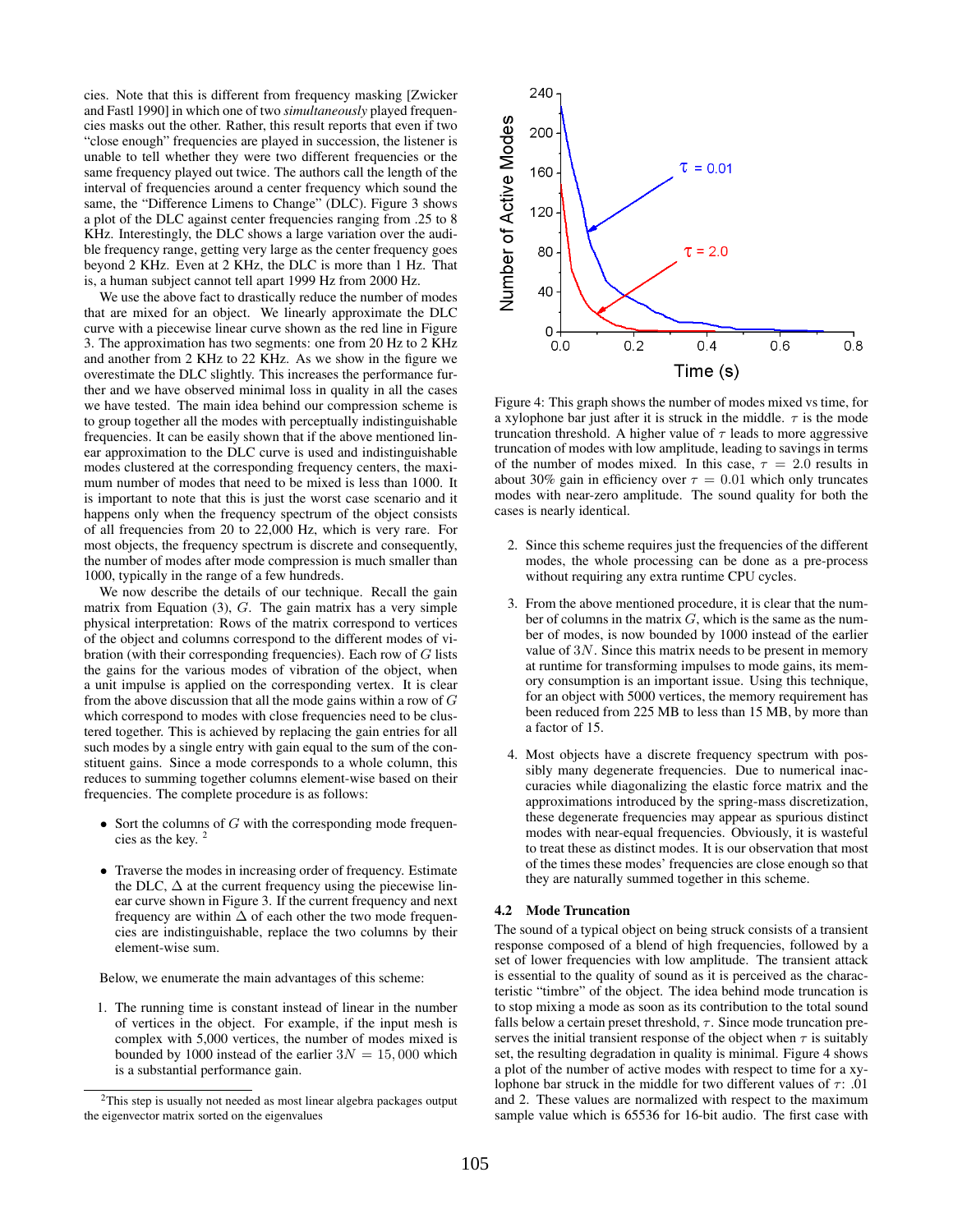$\tau = .01$  performs essentially no truncation, only deactivating those modes which have near-zero amplitude. Note that with  $\tau = 2$  the number of modes mixed is reduced by more than 30%. Also, the number of active modes floors off much earlier (.2 secs compared to .6 secs). It is important to note that this results in little perceptible loss in quality.

The details of the technique are as follows: Assume that an object has just undergone a collision and the resulting mode gains  $c_i$ have been calculated as given by Equation (10). From this time onwards until the object undergoes another collision, Equation (11) gives a closed-form expression for the mode's contribution to the sound of the object. This can be used to predict exactly when the mode's contribution drops below the threshold  $\tau$ . The required "cutoff time",  $t_i^c$  is such that for all times  $t > t_i^c$ :

$$
c_i \omega_i^+ e^{\omega_i^+ t} + \overline{c_i} \omega_i^- e^{\omega_i^- t} < \tau \tag{13}
$$

Using the fact that for any two complex numbers x and  $y, |x + y| \leq$  $|x| + |y|$  it can be shown that,

$$
t_i^c \le \frac{1}{-Re(\omega_i^+)} \ln\left(\frac{2|c_i| |\omega_i^+|}{\tau}\right) \tag{14}
$$

Using the above inequality, the cutoff times are calculated for all the modes just after a collision happens. While generating the sound samples from a mode, only one floating point comparison is needed to test if the current time exceeds the cutoff time for the mode. In case it does, the mode's contribution lies below  $\tau$  and consequently, it is not evaluated.

# 4.3 Quality Scaling

The two techniques discussed above are aimed at increasing the efficiency of sound synthesis for a single object. However, when the number of sounding objects in a scene grows beyond a few tens, this approach is not efficient enough to work in real time and it is not possible to output the sound for all the objects at the highest quality. It is critical in most interactive applications that the sound system have a graceful way of varying quality in response to variable time constraints. We achieve this flexibility by scaling the sound quality for the objects. The sound quality of an object is changed by controlling the number of modes being mixed for synthesizing its sound. In most cases of scenes with many sounding objects, the user's attention is on the objects in the "foreground", that is, the objects which contribute the most to the total sound in terms of amplitude. Therefore, if it is ensured that the foreground sounds are mixed at high quality while the background sounds are mixed at a relatively lower quality, the resulting degradation in perceived aural quality should be reduced.

We use a simple scheme to ensure higher quality for the foreground sounds. At the end of each video frame, we store the sum of the vibrational amplitudes of all modes for each object, which serve to determine the object's priority. At the next video frame, all objects are sorted in decreasing order based on their priority and the total time-quota for sound-generation divided among the objects as a linearly decreasing ramp with a preset slope, S. After this, all objects are processed in their priority order. For each object, its quality is first scaled so that it can finish within its assigned time-quota and then the required modes are mixed for the given time period. If an object finishes before its time-quota has expired, the surplus is consumed greedily by the next higher priority object. The slope, S of the ramp decides the degree to which the foreground sound quality is favored over a degradation in background sound quality. The case with  $S = 0$  corresponds to no priority scheduling at all, with the time-quota being divided equally among all objects. The converse case with  $S = \infty$  corresponds to greedy consumption of the time-quota. That is, the whole time-quota is assigned to the highest priority object. After the object is done, the remaining time, if any, is assigned to the next highest priority object and so on.

# 4.4 Putting Everything Together

To illustrate how all the techniques described above are integrated, we present a summary of our approach.

#### Pre-processing

- Construct a spring-mass system corresponding to the input mesh. (Section 3.1)
- Process the spring-mass system to extract the gain matrix,  $G$ and the (complex) angular frequencies of the object's modes of vibration:  $\omega_i^+$  and  $\omega_i^-$ . (Section 3.2, Eqns. (3) and (6))

#### • Mode Compression:

Aggregate columns of  $G$  based on frequencies of the corresponding modes, as described in Section 4.1.

• Store the resulting gain matrix along with the (complex) constants  $\omega_i^+$  and  $\omega_i^-$  for modes correspond to the columns of G after compression. Note that  $\omega_i^-$  need not be stored in case  $\omega_i^+$  has a non-zero imaginary part since in that case  $\omega_i^- = \overline{\omega_i^+}.$ 

#### Runtime Processing

- Load the gain matrix and mode data for each object.
- Begin simulation loop:
	- 1. Run rigid-body simulation
	- 2. For each object, O:
		- Collision Handling:

If the rigid-body simulator reports that  $O$  undergoes a collision event, update its gain coefficients as per Equation (10) using the collision impulse and its location. (Section 3.3)

– Mode Truncation:

Compute cutoff times  $t_j^c$  for each mode based on the mode truncation threshold,  $\tau$ . (Section 4.2, Equation (14))

3. Quality Scaling:

Sort objects based on amplitude contribution, assign time-quotas and compute the number of modes to be mixed for each object. (Section 4.3)

## 4. Sound Synthesis:

- For each timestep at time  $t$  and for each object,  $O$ :
	- Consider all modes permitted by the current quality setting which satisfy  $t_j^c > t$ . Sample and summate all these modes as described at the beginning of this section. This is  $O$ 's contribution to the sound.
	- Output the sum of all objects' sample contribution as the sound sample for time t.

End simulation loop

# 5 Implementation and Results

In this section we present results to demonstrate the efficiency and realism achievable with our approach.

#### 5.1 Rigid Body Simulation

We have implemented the algorithm and acceleration techniques presented in this paper using C++ and OpenGL. Our rigid-body simulator extends the technique presented by Guendelman et al. [2003] to incorporate DEEP [Kim et al. 2002] for fast and more accurate penetration depth estimation, instead of sample-based estimation using distance fields. It also uses a more complex friction model presented by Mirtich and Canny [Mirtich and Canny 1995], which results in more robust contact resolution.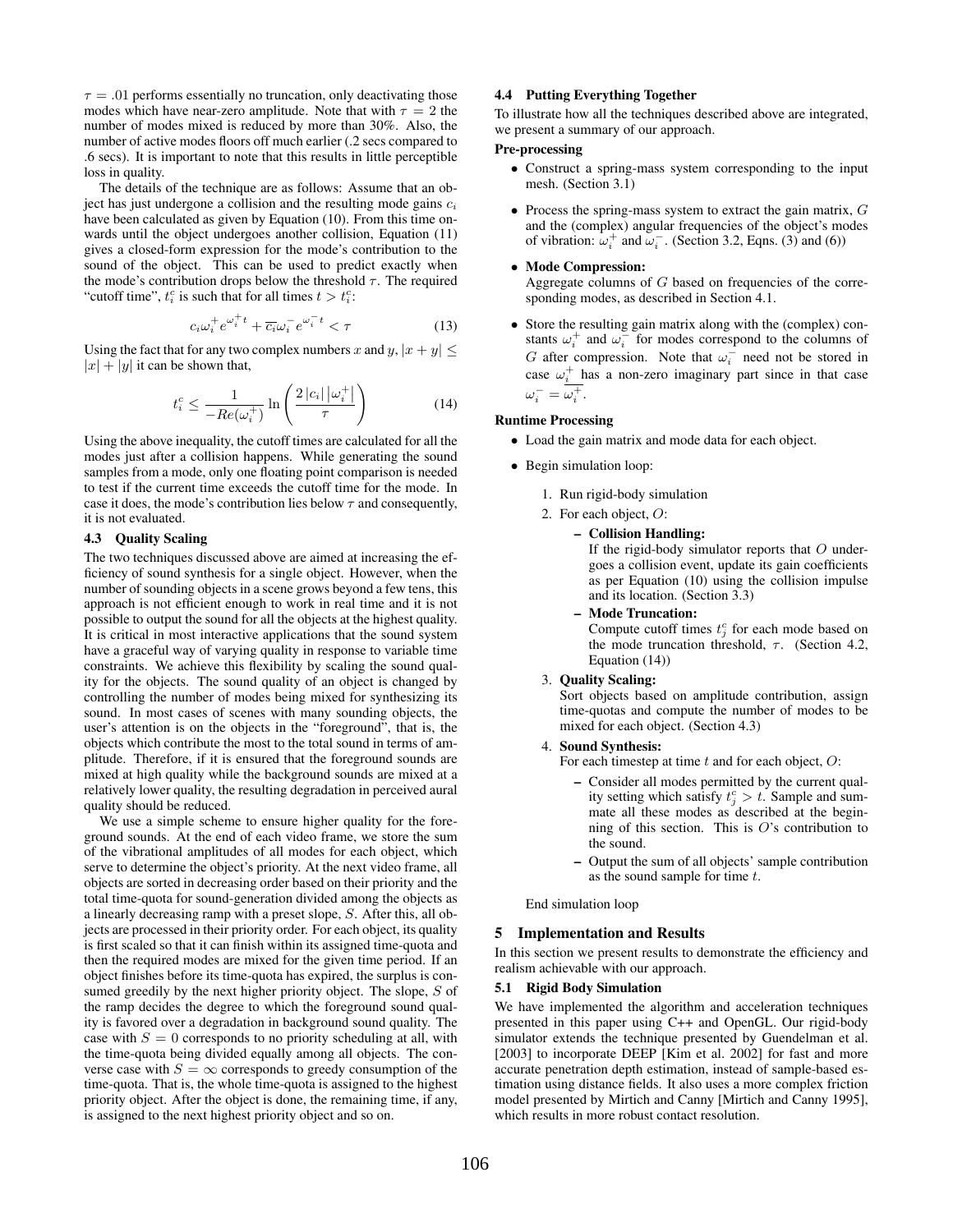

Figure 5: A metallic cylinder falls onto a wooden table, in the middle (left) and on the edge (right) and rolls off. The bottom part shows the corresponding frequency spectra for the two cases. Note that for the case on the left, most of the impulse is transferred to the low frequency fundamental mode while for the case on the right, the impulse is mostly transferred to higher frequency modes.

### 5.2 Position Dependent Sounds

As discussed earlier, the main advantage of using physically-based sounds over recorded audio is the ability to capture effects such as the magnitude of impacts between objects and more importantly, the subtle shift in sounds on striking an object at different points. Figure 5 shows a scene with a metallic cylinder tossed onto a wooden table. Both the table and cylinder are sounding. The figure contrasts two cases: the first case, shown on the left, depicts the cylinder striking the table near the middle and rolling off, while in the second case it strikes the table near the edge. We discuss the rolling sound in the next subsection, and will discuss the impact sound here. Since the table-top is in the form of a plate, we would expect that striking it on the edge would transfer a larger fraction of the impulse to higher frequencies, while striking it in the middle should transfer most part of the impulse to the fundamental mode of vibration, leading to a deeper sound. To verify this, we plotted the frequency spectra for the two cases just after the cylinder makes first impact with the table. The corresponding plots for the two cases are shown in the lower part of the figure. The case on the left shows a marked peak near the fundamental mode while the peak is completely missing in the second case. Conversely, the second case shows many peaks at higher frequencies which are missing in the first one. This difference clearly demonstrates that the sound for the two cases is markedly different, with the same qualitative characteristics as expected. Another important point to note is that this technique does not require the meshes to be highly tessellated to capture these effects. The table consists of just 600 vertices and the cylinder 128 vertices.

## 5.3 Rolling Sounds

In addition to handling impact sounds, we are able to simulate realistic rolling sounds without requiring any special-case treatment for sound synthesis. This is in part made possible because of the rigid-body simulator we have developed, which is able to handle contacts in a more graceful manner than most impulse-based simulators. Figure 6 shows the impulses on the cylinder and the corresponding audio for the case shown in the right side of Figure 5. The cylinder rolls on the table after impact, falls to the ground and rolls on the floor for sometime. The initial rolling sound, when the cylinder is on the table, has a much richer quality. The sound of the



Figure 6: A plot of the impulses on a cylinder versus time for the scene shown on the right in Figure 5 and the corresponding audio samples. The peaks correspond to impacts while the numerous lowamplitude impulses correspond to rolling forces.

table as the cylinder rolls over it conveys a sense of the cylinder's heaviness, which is only partly conveyed by the sound of the impact. The cylinder, although uniformly tessellated, is very coarse, with only 32 circumferential subdivisions. Figure 6 shows the impulses applied on the cylinder against time. The peaks correspond to impacts: when the cylinder falls on the table, and when it falls to the ground from the table. Note that the audio waveform shows the corresponding peaks correctly. The period of time stretching from 6 to 8 seconds consists of the cylinder rolling on the floor and is characterized by many closely-spaced small-magnitude impulses on the cylinder as it strikes the floor again and again due to its tessellation. To test how important the periodicity of these impulses was for the realism of rolling sounds, we found the mean and standard deviation of the interval between these impulses from the data presented in Figure 6. The mean time between the impulses was 17 ms with a standard deviation of 10 ms. The fact that the standard deviation is more than 50% of the mean demonstrates that the impulses show very little periodicity. This suggests that the periodicity of collisions is not critical for the perceived realism of rolling sounds.

#### 5.4 Efficiency

We are able to do audio simulation for complex scenes in real time using our approach. Figure 7 shows a scene with 100 metallic rings falling simultaneously onto a wooden table and undergoing elastic collision. All the rings and the table are sounding. Each ring is treated as a separate object with separate aural properties. The rings consist of 200 vertices each. Figure 8 shows the audio  $FPS<sup>3</sup>$ for this simulation against time for the one second interval during which almost *all* the collisions take place. The application frame rate is 100 FPS. Note that this is not the raw data but a moving average so that the short-range fluctuations are absorbed. The plot on the bottom is the base timing without using any of the acceleration techniques described in Section 4. The audio in this case is very choppy since the audio generation is not able to keep up with the speed of rendering and rigid-body simulation. With mode truncation and mode compression, the performance shows significant improvement. However, after initially starting at about 200 FPS, the frame rate drops in the latter part where the maximum number of collisions happen. With quality scaling in addition to mode compression and truncation (shown by the top-most curve), the frame rate exhibits no such drop, continuing to be around 200 FPS. This is because quality scaling gives priority to sound generation for those rings which just underwent collision, while lowering the quality for other rings which may have collided earlier and are contributing less to the overall sound. This illustrates the importance of quality scaling for scenarios with multiple collisions. It is important to note that although this example sufficiently demonstrates the capability

<sup>&</sup>lt;sup>3</sup>An audio frame is defined as the amount of sound data sufficient to play for a duration equal to the duration of one video frame.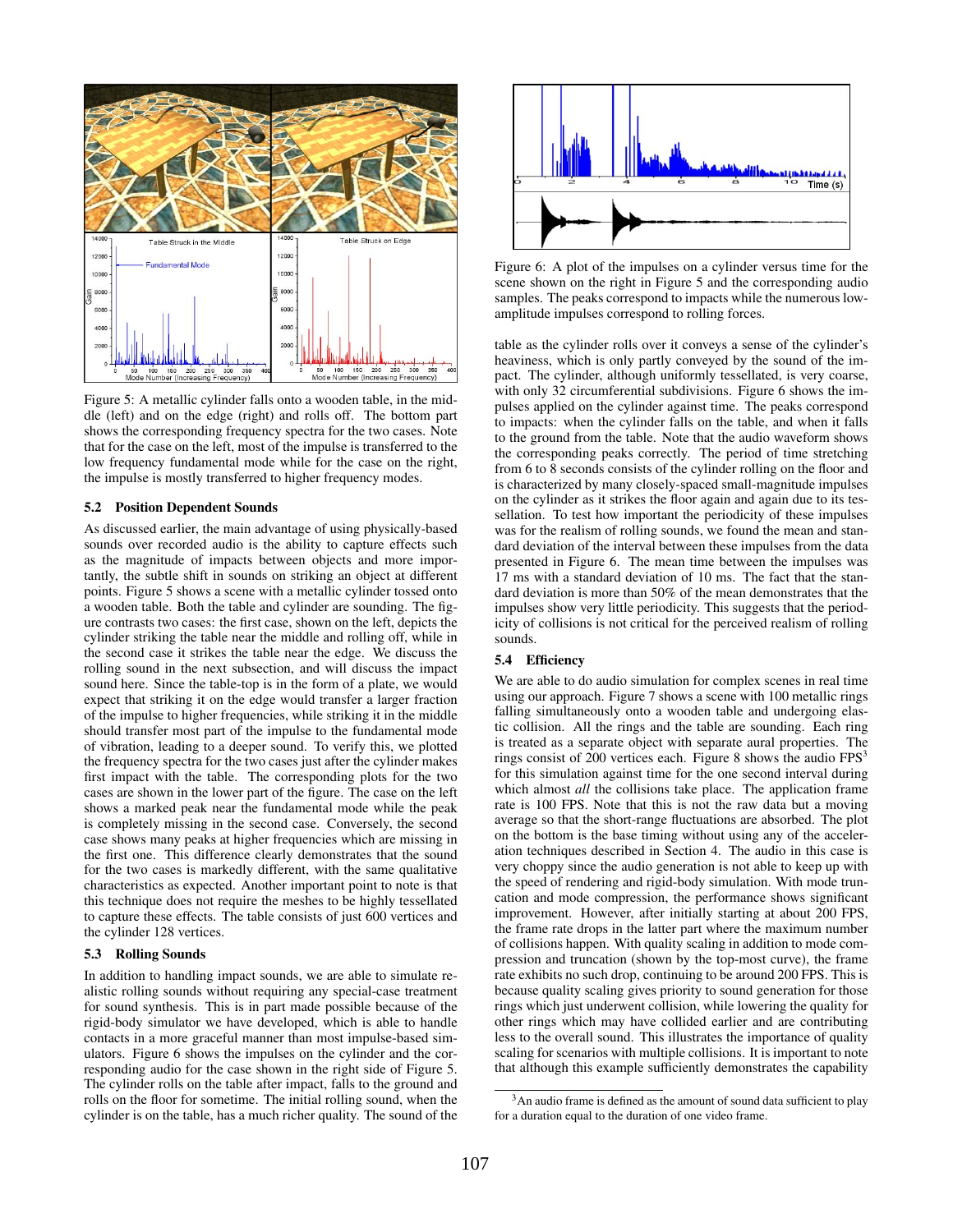

Figure 7: More than 100 metallic rings fall onto a wooden table. All the rings and the table are sounding. The audio simulation runs at more than 200 FPS, the application frame rate being 100 FPS. Quality Scaling ensures that the perceived sound quality does not degrade, while ensuring steady frame rates (See Figure 8)

of the system to maintain steady frame rates, it is improbable in a real application, since there are about 100 collisions within a second. This is the reason why the CPU utilization is high (50%). A more common scenario would be as shown in Figure 1, which has a much lower CPU utilization (10%).

To illustrate the realistic sounds achievable with our approach, we designed a three-octave xylophone shown in Figure 1. The image shows many dice falling onto the keys of the xylophone to produce the corresponding musical notes. The audio simulation for this scene runs in the range of 500-700 FPS, depending on the frequency of collisions. The dice have been scripted to fall onto the xylophone keys at precise moments in time to play out any set of musical notes. Because of the efficiency of the sound generation process, the overall system is easily able to maintain a steady frame rate of 100 FPS. Also, there are situations in which many dice fall on different keys within a few milliseconds of each other, but the sound quality exhibits no perceptible degradation. Although we have not tuned the xylophone keys to match the exact frequency spectrum of a real xylophone, the resulting sound is realistic and captures the essential timbre of the instrument. The material parameters for the xylophone were taken from [Chaigne and Doutaut 1997].

#### 6 Conclusion

We have presented a physically-based sound synthesis algorithm with several acceleration techniques for rendering a large-scale scene consisting of hundreds of interacting objects in real time, with little loss in perceived sound quality. This approach requires no special mesh structure, is simple to implement, and further takes advantage of existing hardware acceleration. We plan to extend this framework to auditory display of sliding sounds, explosion noises, breaking sounds, and other more complex audio effects that are difficult to simulate at interactive rates.

#### References

- CHAIGNE, A., AND DOUTAUT, V. 1997. Numerical simulations of xylophones. i. time domain modeling of the vibrating bars. *J. Acoust. Soc. Am. 101*, 1, 539–557.
- CHUNG, J. Y., LIU, J., AND LIN, K. J. 1987. Scheduling real-time, periodic jobs using imprecise results. In *Proc. IEEE RTS*.
- DONGARRA, J. J. 2005. Performance of various computers using standard linear equations software (linpack benchmark report). Tech. rep., Knoxville, TN, USA.
- FLORENS, J. L., AND CADOZ, C. 1991. The physical model: modeling and simulating the instrumental universe. In *Represenations of Musical Signals*, G. D. Poli, A. Piccialli, and C. Roads, Eds. MIT Press, Cambridge, MA, USA, 227–268.



Figure 8: This graph shows the audio simulation FPS for the scene shown in Figure 7 from time 1s to 2s, during which almost all the collisions take place. The bottom-most plot shows the FPS for an implementation using none of the acceleration techniques. The topmost curve shows the FPS with mode compression, mode truncation and quality scaling. Note how the FPS stays near 200 even when the other two curves dip due to numerous collisions during 1.5-2.0s.

- FOUAD, H., BALLAS, J., AND HAHN, J. 1997. Perceptually based scheduling algorithms for real-time synthesis of complex sonic environments. In *Proc. Int. Conf. Auditory Display*.
- GUENDELMAN, E., BRIDSON, R., AND FEDKIW, R. 2003. Nonconvex rigid bodies with stacking. *ACM Trans. on Graphics (Proc. of ACM SIGGRAPH) 22*, 871–878.
- KIM, Y. J., LIN, M. C., AND MANOCHA, D. 2002. DEEP: an incremental algorithm for penetration depth computation between convex polytopes. *Proc. of IEEE Conference on Robotics and Automation*, 921–926.
- MIRTICH, B., AND CANNY, J. 1995. Impulse-based simulation of rigid bodies. In *1995 Symposium on Interactive 3D Graphics*, P. Hanrahan and J. Winget, Eds., ACM SIGGRAPH, 181–188. ISBN 0-89791-736-7.
- O'BRIEN, J. F., COOK, P. R., AND ESSL, G. 2001. Synthesizing sounds from physically based motion. In *SIGGRAPH '01: Proceedings of the 28th annual conference on Computer graphics and interactive techniques*, ACM Press, New York, NY, USA, 529–536.
- O'BRIEN, J. F., SHEN, C., AND GATCHALIAN, C. M. 2002. Synthesizing sounds from rigid-body simulations. In *The ACM SIGGRAPH 2002 Symposium on Computer Animation*, ACM Press, 175–181.
- SEK, A., AND MOORE, B. C. 1995. Frequency discrimination as a function of frequency, measured in several ways. *J. Acoust. Soc. Am. 97*, 4 (April), 2479–2486.
- VAN DEN DOEL, K., AND PAI, D. K. 1996. Synthesis of shape dependent sounds with physical modeling. In *Proceedings of the International Conference on Auditory Displays*.
- VAN DEN DOEL, K., AND PAI, D. K. 1998. The sounds of physical shapes. *Presence 7*, 4, 382–395.
- VAN DEN DOEL, K., KRY, P. G., AND PAI, D. K. 2001. Foleyautomatic: physicallybased sound effects for interactive simulation and animation. In *SIGGRAPH '01: Proceedings of the 28th annual conference on Computer graphics and interactive techniques*, ACM Press, New York, NY, USA, 537–544.
- VAN DEN DOEL, K., KNOTT, D., AND PAI, D. K. 2004. Interactive simulation of complex audiovisual scenes. *Presence: Teleoper. Virtual Environ. 13*, 1, 99–111.
- ZWICKER, E., AND FASTL, H. 1990. In *Psychoacoustics*. Springer-Verlag, Berlin.